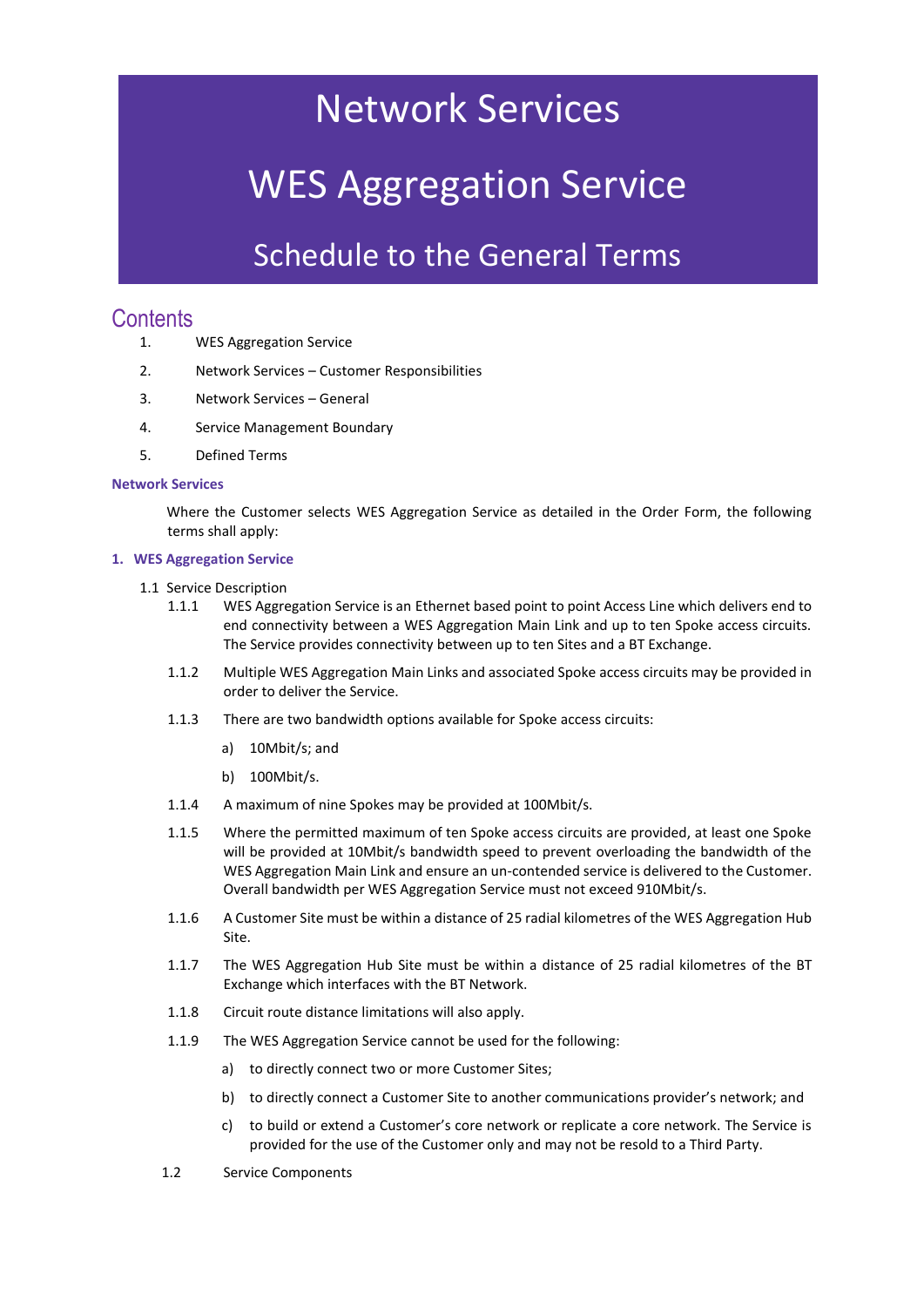- 1.2.1 The WES Aggregation Service has the following components:
	- a) NTE;
	- b) WES Aggregation Main Link;
	- c) Spoke access circuits;
	- d) WES Aggregation Main Link resilience option; and
	- e) Service management options.
- 1.2.2 The WES Aggregate Main Link is a 1Gbit/s circuit which carries traffic from up to ten access Spokes to the core BT Network.
	- a) A resilience option is available on a WES Aggregate Main Link which provides equivalent bandwidth to the primary WES Aggregation Main Link.
- 1.2.3 The Customer acknowledges and accepts that there may be technical or geographical limitations that preclude the provision of a Spoke or a WES Aggregation Main Link within a distance of 25 radial kilometres of a suitable BT Exchange. The provision of the Service will be subject to survey and/or feasibility checks to ensure that the Service can be provided.
- 1.2.4 A Spoke connects a Customer Site to the WES Aggregation Main Link.
	- a) A resilience option is not available on a Spoke.
- 1.2.5 The Service includes the following service management options as standard: Purchased Equipment, project management with BT face to face project manager, business premium care maintenance, rapid diagnostics Service or standard or enhanced incident management, and service level agreement options of On-time Delivery Service Level, Repair Service Level and Service Availability and Restoration Service Level - Tier 1.
- 1.3 BT Service Management Boundary
- 1.3.1 The Service includes provision, maintenance and management of all elements up to the router on the Customer Site. The cable which connects the Customer's LAN to the router is the responsibility of the Customer.

#### **2 Network Services - Customer Responsibilities**

- 2.1 All Customer Equipment and any access circuits leased by the Customer directly from a Third Party shall be the sole responsibility of the Customer and are not included as part of the Service.
- 2.2 Unless otherwise stated, the Customer is responsible for providing suitable computer hardware, Software and telecommunications equipment and services necessary to access and use the Service.
- 2.3 The Customer shall be responsible for providing a suitable IP addressing scheme (that must be at least a /24 address block) that is registered with an approved Internet registration authority, otherwise it will not be accepted by BT. The Customer shall ensure that it has a single IP address within the Customer Network. Unless the Customer has selected the Configuration Management option, the Customer shall also be responsible for devising any IP addresses which may be required for the purposes of WAN, LAN or both as appropriate and network management.
- 2.4 If the Customer accesses the Service via a LAN, the Customer is responsible for:
	- (a) providing and maintaining a suitable LAN and IP router capable of interfacing satisfactorily with the Service; and
	- (b) configuration of the IP router.
- 2.5 The Customer shall be responsible for the creation, maintenance and design of all Customer Information.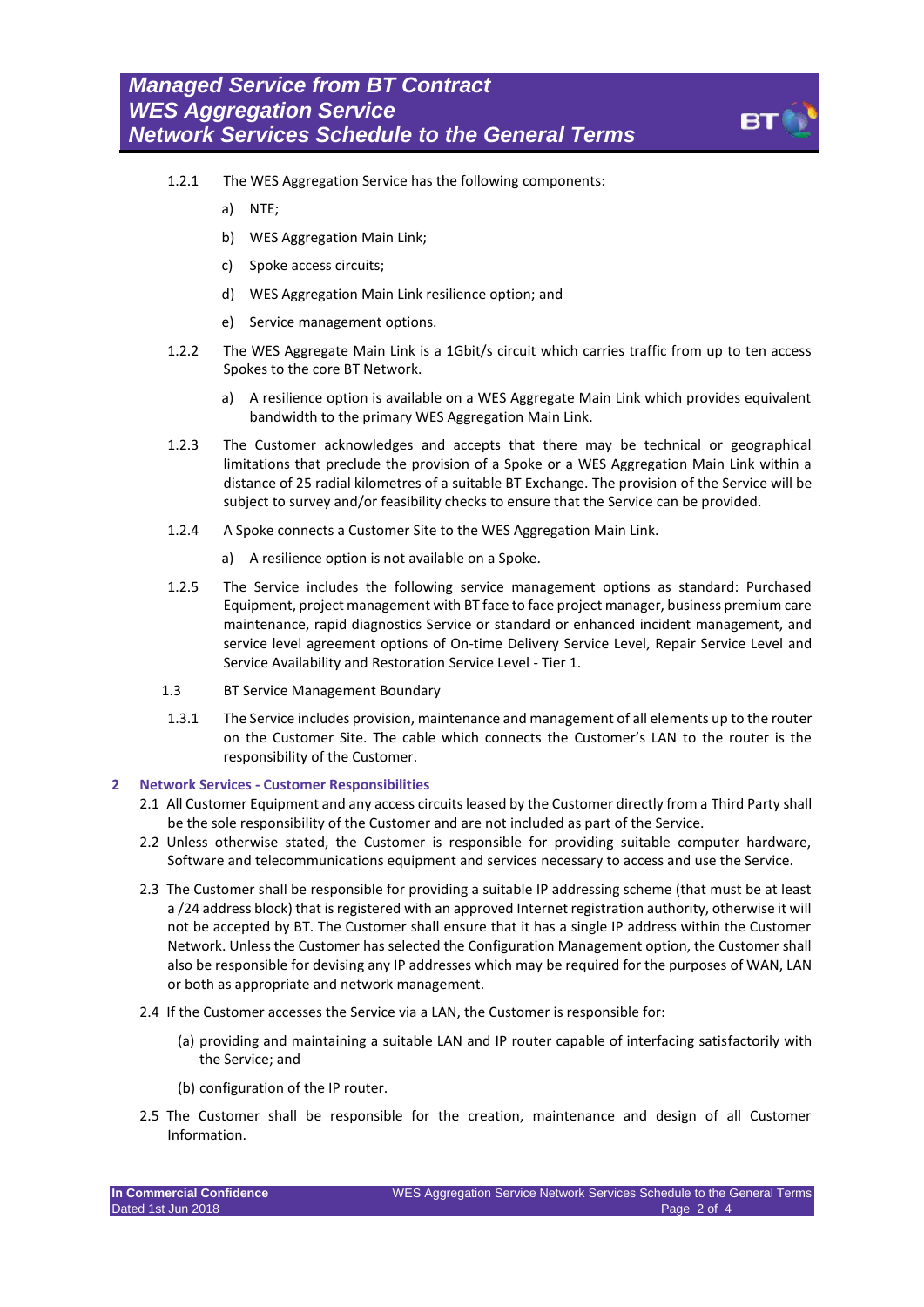

- 2.6 The Customer warrants that it will comply with all consumer and other legislation, instructions or guidelines issued by regulatory authorities, relevant licences and any other codes of practice which apply to the Customer or BT and which relate to the provision of Customer Information provided that BT has given notice to the Customer of those which apply to BT.
- 2.7 Where appropriate, the Customer must specify the volume of traffic required for each CoS level.
- 2.8 The Customer must adhere to the recommended bandwidth, access rate or specified volume of traffic as specified by BT for each CoS level. The Customer acknowledges that if it exceeds such recommended bandwidth, access rate or specified volume of traffic, then this may result in service degradation for which BT will not be liable.
- 2.9 To enable BT to provide a CoS level, classification of traffic must be carried out. Unless the Customer has requested to carry out classification of traffic via Professional Services such classification will be the sole responsibility of the Customer.

#### **3 Network Services - General**

- 3.1 Where an IP address or Domain Name is allocated to the Customer, it may only be used in connection with the Service. Except where expressly registered in the Customer's name, all BT based IP addresses and domain names made available on the Customer's behalf in connection with the Service shall at all times remain the property of BT and shall be non-transferable. The Customer shall have no right to use such IP addresses or domain names upon termination of the Service, at which time they will revert to BT.
- 3.2 Where the Customer has requested network address translation, BT will configure the Service in accordance with the details specified in the design summary. Where the Customer subsequently requests BT to make a change to the network address configuration, the Customer shall pay BT's reasonable Charges for the work carried out.
- 3.3 The Customer will give BT as much notice as possible if it intends to use the Service or to encourage or require the use of the Service in such a way as to distort users natural usage patterns, including, by way of example, running promotions which require users to log on within a short space of time or on a "first come, first served" basis.
- 3.4 The Customer acknowledges that the quality of the Service may be impaired by the uploading and downloading of data when using an ADSL enabled Line.

#### **4 Service Management Boundary**

4.1 BT will provide and manage the WAN Services up to the bridge router interface to the Customers LAN and will not extend beyond the Customer LAN ("Service Management Boundary").

#### **5 Defined Terms**

In addition to the defined terms in the General Terms and the Managed Service from BT Schedule to the General Terms, the following defined terms apply in this Schedule (and in the case of conflict between these defined terms and the defined terms in the General Terms and the Managed Service from BT Schedule to the General Terms, these defined terms will take precedence for the purposes of this Schedule):

**"Access Line"** means a circuit connecting a Site to the BT Network.

**"Link"** or **"Links"** means any hypertext, graphic, button and/or similar function provided by the Customer capable of linking to other websites including non-BT websites.

**"Mbit"** means a unit of information equal to 1,000,000 bits.

**"Spoke"** means one of (up to) ten access circuits provided from a WES Aggregation Main Link.

**"WES"** means Wholesale Extension Service.